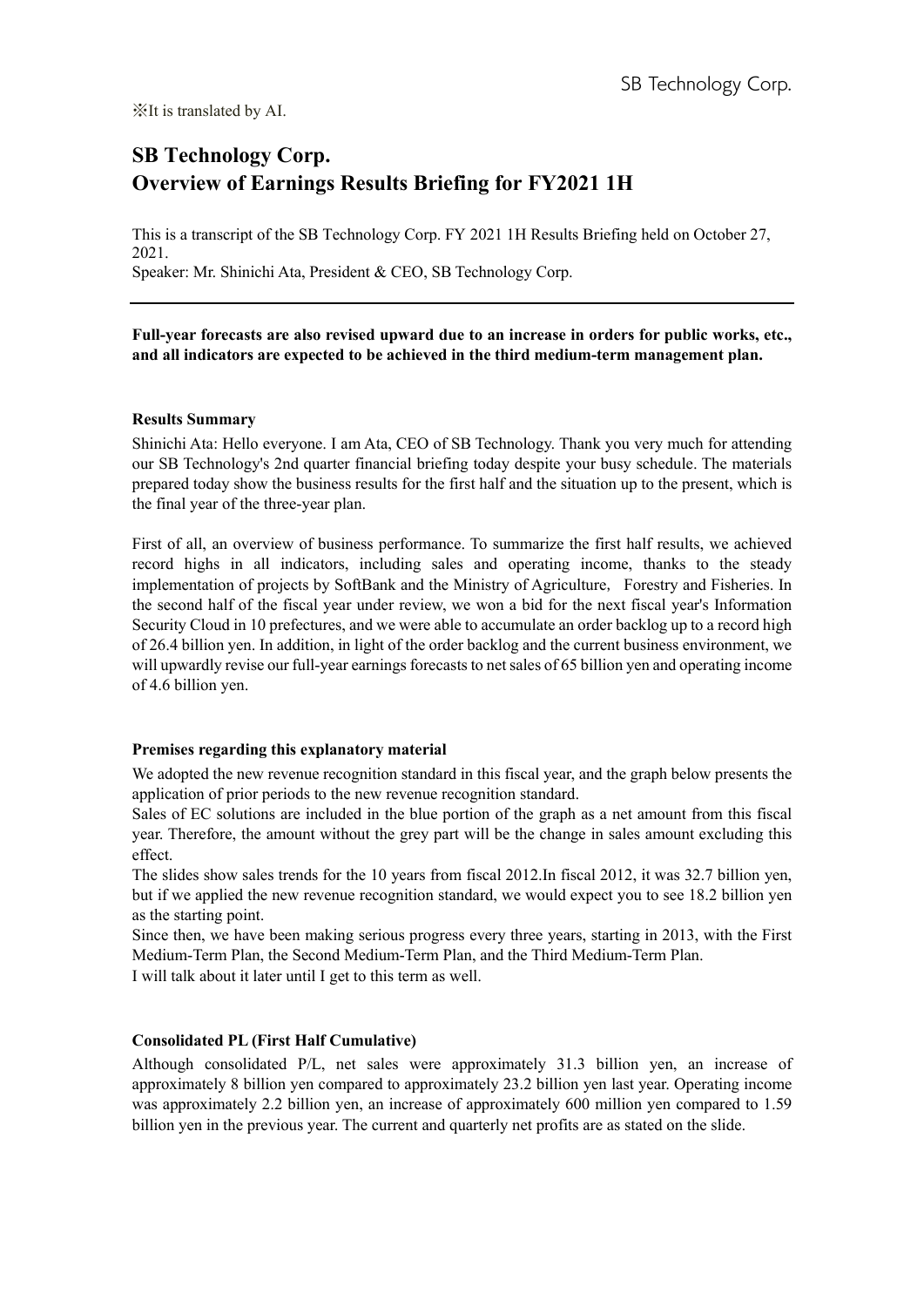# **Impact of change in accounting standards (net sales)**

As a result of the change in accounting standards, net sales after subtracting 8.58 billion yen from 31.8 billion yen are adjusted for new revenue recognition in the first half of the previous fiscal year. In addition, there were three companies that conducted M&A at the end of the first quarter of last year, contributing 790 million yen to those companies in the first quarter. Furthermore, there was an increase of 7.24 billion yen in revenues from existing businesses, which together resulted in an increase of approximately 8 billion yen, resulting in net sales of approximately 31.3 billion yen.

### **Solution classification**

I would like to explain the contents of the sales amount by dividing the graph shown on the slide up and down. The top part of the graph is what we call business IT or corporate IT. Sales of cloud-based solutions grew from 10.8 billion yen to 14.9 billion yen.

The marginal profit shown on the right side of the graph on the slides grew from 4.4 billion yen to 5.1 billion yen. I would like to talk about this later on in terms of profit, but the reason that the business IT field has grown very much as sales is because we have recorded an order loss reserve for digital maps in large-scale projects. As a result, marginal profit growth has not doubled.

We will introduce digital map projects later, but we have been working with the Ministry of Agriculture, Forestry and Fisheries to create "Agricultural Land Navigation" with the current aerial map since five years ago. We will change this to a digital map captured from a satellite. Against this background, we accumulated reserves in the first half of the fiscal year because POC costs such as basic development and "in what areas will this map be used more?" as well as others came out greatly. In addition, corporate IT for the green part of the slide shows strong growth. Cloud development projects and the recommendation of zero trust security have helped to boost sales in this area.

The yellow part of the graph is a technical service. Mainly in on-premises business, we are advancing a project called "Be a strategic SIer," which we launched together with SoftBank in 2019.This has grown significantly to 14.1 billion yen compared to 10.3 billion yen last year. I think that marginal profit has also grown from 2.9 billion yen to 4 billion yen.

We expect EC to remain generally firm.

### **Net Sales by Customer**

Sales by customer are broadly divided into two categories. As shown on the left side of the slides, not only SoftBank but also the SoftBank Group itself has grown from 10.9 billion yen to 14.6 billion yen. In addition, sales in the Corporate/Public Sector have increased from 11.3 billion yen to 15.6 billion yen.

As shown in the center of the slides, SoftBank Group saw a significant increase in sales of technical services projects at SoftBank, which amounted to approximately 3 billion yen. The field of cloud solutions also saw an increase in sales of 800 million yen, from 2.6 billion yen to 3.4 billion yen. In the Corporate/Public Sector as well, when BIT and CIT, both cloud solutions, increased revenues by more than 3 billion yen, from 8.1 billion yen to 11.7 billion yen. Technical solutions are also growing, but this is due to the effects of the consolidation of the new subsidiary that I mentioned earlier.

### **Factors behind changes in operating income**

Factors behind the change in operating income. Operating income, which was 1.59 billion yen in the first quarter of last year, increased marginal income by 1.84 billion yen. There was an increase in marginal profit by 60% for technical solutions and 40% for BIT and CIT cloud solutions.

Personnel expenses and expenses of acquired consolidated subsidiaries were recorded in the first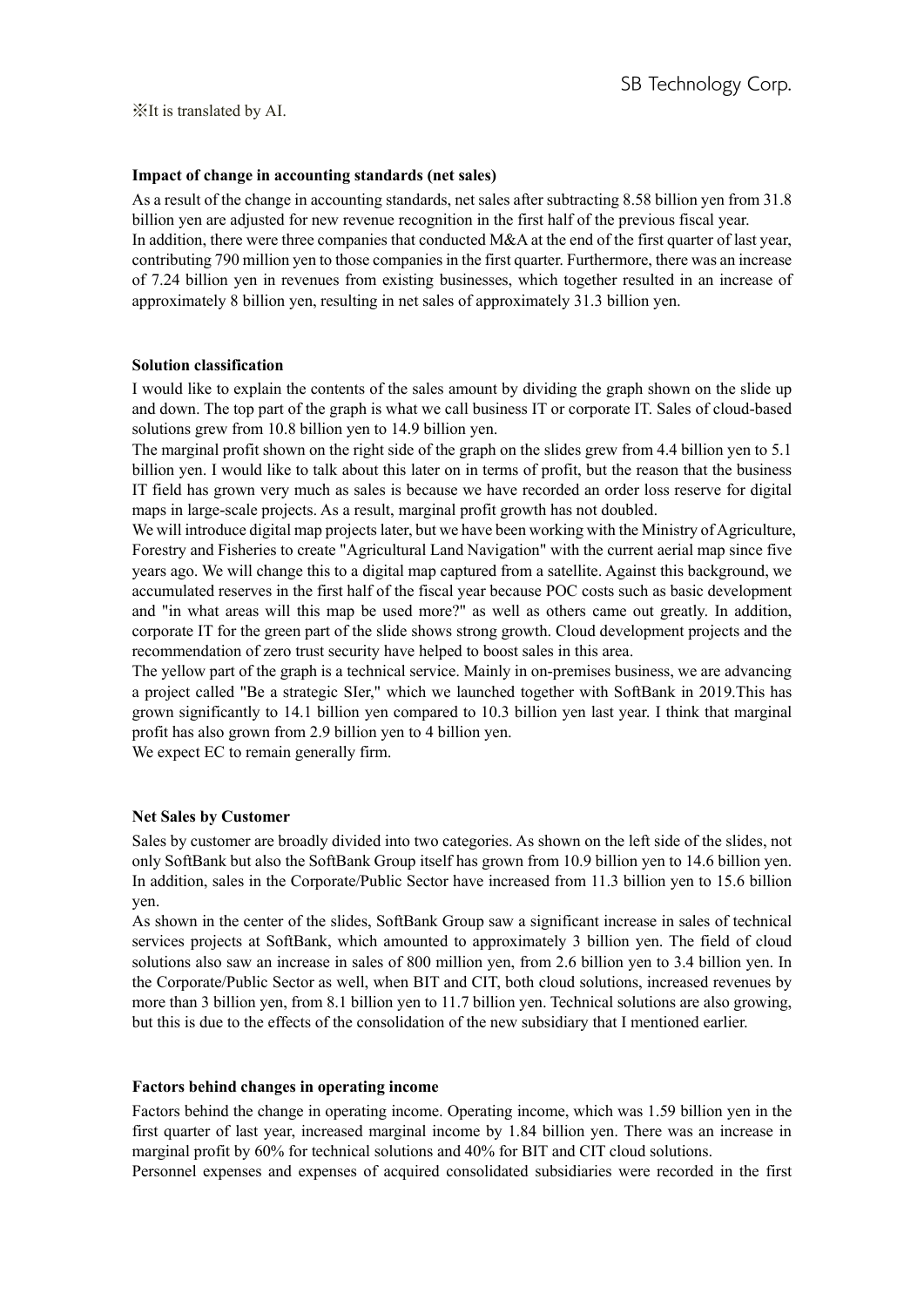quarter, resulting in an increase in fixed costs of 980 million yen. In addition, the digital map that I just talked about accounts for a large part, but the loss reserve of 250 million yen has also increased in aggregate for the other small ones. As a result, operating income was 2.2 billion yen.

#### **[Non-consolidated] Orders Received/Order Backlog (Excluding EC Solutions)**

Forecast of business performance. Although system integration is a major source of sales, the graph below shows the amount of orders received and the order backlog within this segment. Looking back to two years ago, orders at the end of September 2019 totaled 10.4 billion yen, but last year we were able to significantly increase this year to 11.8 billion yen and this year to 16.3 billion yen.

Among them, I think you will see that the part of the stock, which is the blue part of the bar graph on the slide, is growing more and more. Please consider that we are able to receive orders for businesses that will surely lead to next quarter or next term, including multi-year contracts.

The graph in the middle of the slides shows the order backlog at the end of each second quarter. With this in mind, we will move toward the second half of the fiscal year, but two years ago we had a total of 15.7 billion yen, and last year we had a total of 18.2 billion yen. This year, we will be able to move toward the second half with a very large order backlog of 26.4 billion yen. According to our current estimates, we expect that about 60% of this 26.4 billion yen will be recorded in the current fiscal year. As I will explain later, I understand that factors such as the receipt of an order for the next information security cloud project and the steady expansion of projects for Softbank have led to 26.4 billion yen.

### **Revision of Earnings Forecasts**

I talked about the performance forecast at the beginning, but the sales amount is 65 billion yen. We announced the initial forecast of 59 billion yen in the form of 6 billion yen or a positive 10% or more. Accordingly, operating income is forecast to be 4.6 billion yen, compared with the previous forecast of 4.3 billion yen, ordinary income to be the same, and net income to be 2.8 billion yen.

#### **Previous Medium-Term Plan and Long-Term Targets**

Regarding the progress of the medium-term plan up to the present. Just now, two and a half years have finished out of the three-year period of the medium-term plan, but I would like to tell everyone about the progress to date when the full-term prospect, including the second term, is set. On the management side, we will be shifting our focus from this month toward the formulation of a midterm plan that will start next term.

I have explained my past mid-term plan and long-term goals many times, but I have been assigned as the president of this company in 2012, and this is exactly the tenth year. The three-year plan is repeated three times, in the form of the final year. Under the First Medium-Term Plan, we have set our focus areas and at the same time worked on the necessity of steadily implementing business reforms and increasing the number of personnel.

Under the Second Medium-Term Plan, we focused on developing cloud services, security and big data on a single cloud, and developed the IoT business by concentrating on the cloud. In the Third Medium-Term Plan, the key themes are "Let's evolve into a service provider" and "Let's create more business IT" as we are now able to provide consulting services.

#### **Progress of the policy of "growing tremendously"**

Looking back over the past 10 years under the current new revenue recognition standard, we are now able to forecast sales of 65 billion yen, which was 18.2 billion yen. As for the operating profit, it is coming in such a way that we can predict the amount of JPY14.6 billion to JPY4.6 billion.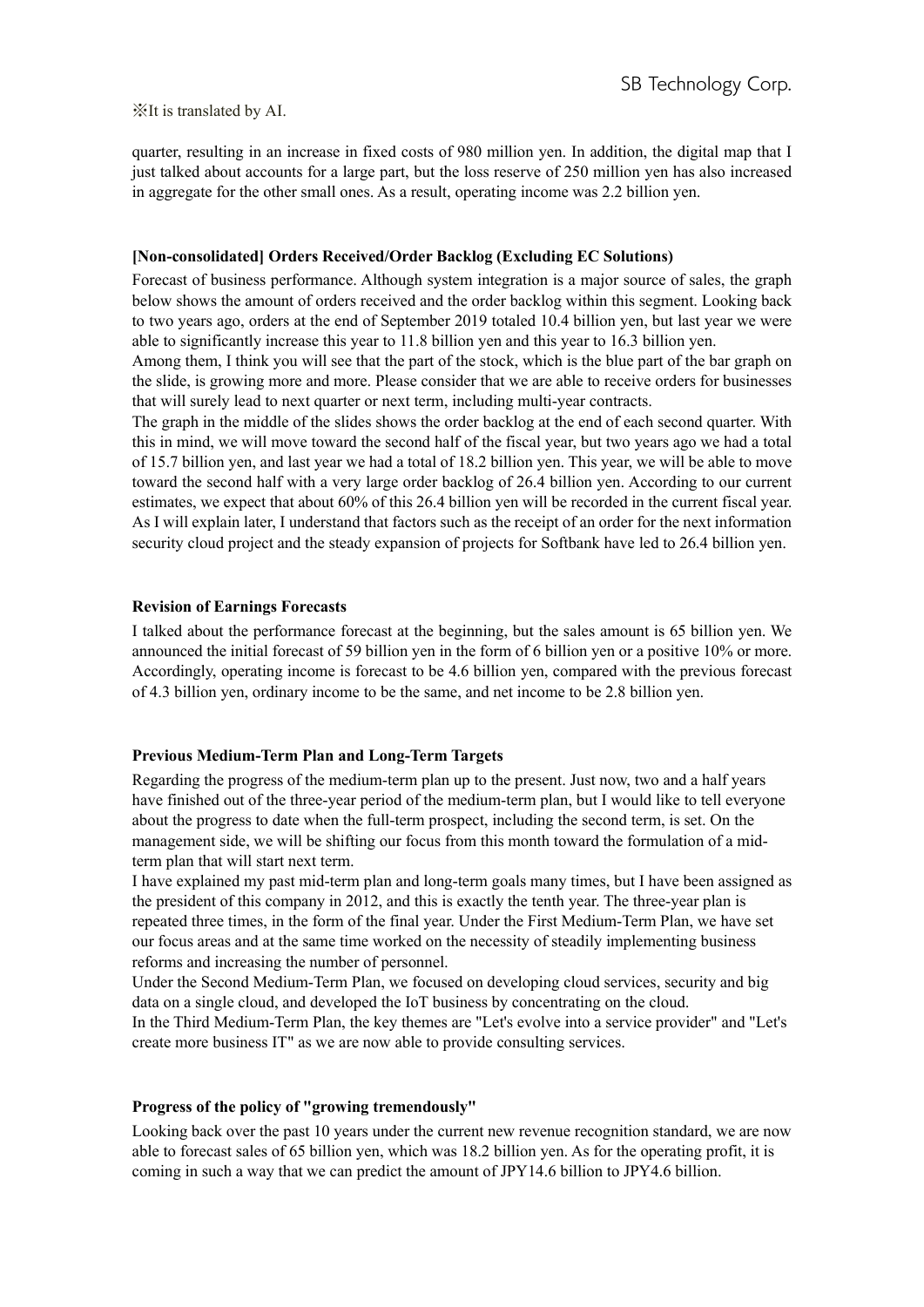## **Medium-Term Management Plan (1st Medium-Term Management Plan/FY13-15)**

Let me explain the degree of growth for each of them. We have begun a medium-term plan in the year following 2012, the first year of the plan. As for the top line, I think it feels like it is growing, but what I focused on was to expand the three businesses of cloud security and big data at this timing. We have been acquiring companies through M&A, making them subsidiaries, and consolidating them, so that we can generate sales in the aggregate and that this has led to today's growth.

As a result, we were able to increase our sales by a proportional percentage for three years. At the same time, the contents of the company are not "three sacred treasures" as system integration, but in particular, we have tried to bring three powerful weapons to the mainstay of our sales.

The two parts shown in dark green and light green on the bar graph on the slide are just stretched out. Of course, there was an existing business, but it was three years of "Let's get the gun stretch anyway" for the three species of this cloud security big data. The purple part will be the sale of the equipment that evaluates the IT hardware that has not been introduced in Japan yet and sells it with good points.

Regarding the sales of equipment with technical support, one of the themes of this era was that it was difficult to stabilize this situation and it was difficult to make a profit.

In addition, due to the active recruitment of employees, 400 employees doubled in fiscal 2012, to 800 in fiscal 2015, over the past three years.

#### **Medium-Term Management Plan (Second Medium-Term Management Plan/FY16-18)**

This is the second medium-term plan. If you look at the graph on the left side of the slide, you'll notice that the top line hasn't changed that much. What I had to do in the meantime was try to break away from the equipment sales business, which is regarded as extremely unstable and of very low added value. So, I have been moving forward so as not to drop the top line.

The theme was to "focus on the cloud," which is also stated in the green part of the graph on the left side of the slide and in the blue part of the graph on the right, so that part of the "Three Sacred Treasures" is expanding steadily on the cloud. As a result, sales of equipment have decreased, and as a result, the top line has not changed much. Both the deliberate part and the result-theoretic part are included, but at this time I thought of gaining physical strength anyway.

"Upstream Shifts and Enhanced Operation" means that engineers love to do new things, but that they have to develop management skills that can surely generate profits. I remember asking senior employees and engineers to obtain PMP (Project Management Professional) qualifications, and having them take more than 100 people in a year or so.

Then it says "SOC", which is Security Operation Center." What do you see as the added value of security in the future?" This makes it impossible to say, ""I will never put it in"" into the security where new attacks occur every day, and various types of clouds are coming up."

To this end, we have launched the SOC because it will be necessary to constantly monitor and analyze new incidents and predictions of new changes and take countermeasures. It is connected to the present MSS (Managed Security Service).

The Second Medium-Term Plan is designed to challenge adults and government agencies by using the cloud's large weapons, security, and big data, as well as the BI and AI in the cloud.

And what areas should we tackle for IoT, IoT is the Internet of devices. How can I help us as a group when I create a cycle in which I bring a variety of data from there, analyze it on the cloud side, develop all the applications necessary for control, etc. on the cloud side, and download them to devices?

SBT alone is growing increasingly with engineers who are extremely skilled at cloud management. Within that, it will become possible to create a job after receiving the data, that is, an analysis or a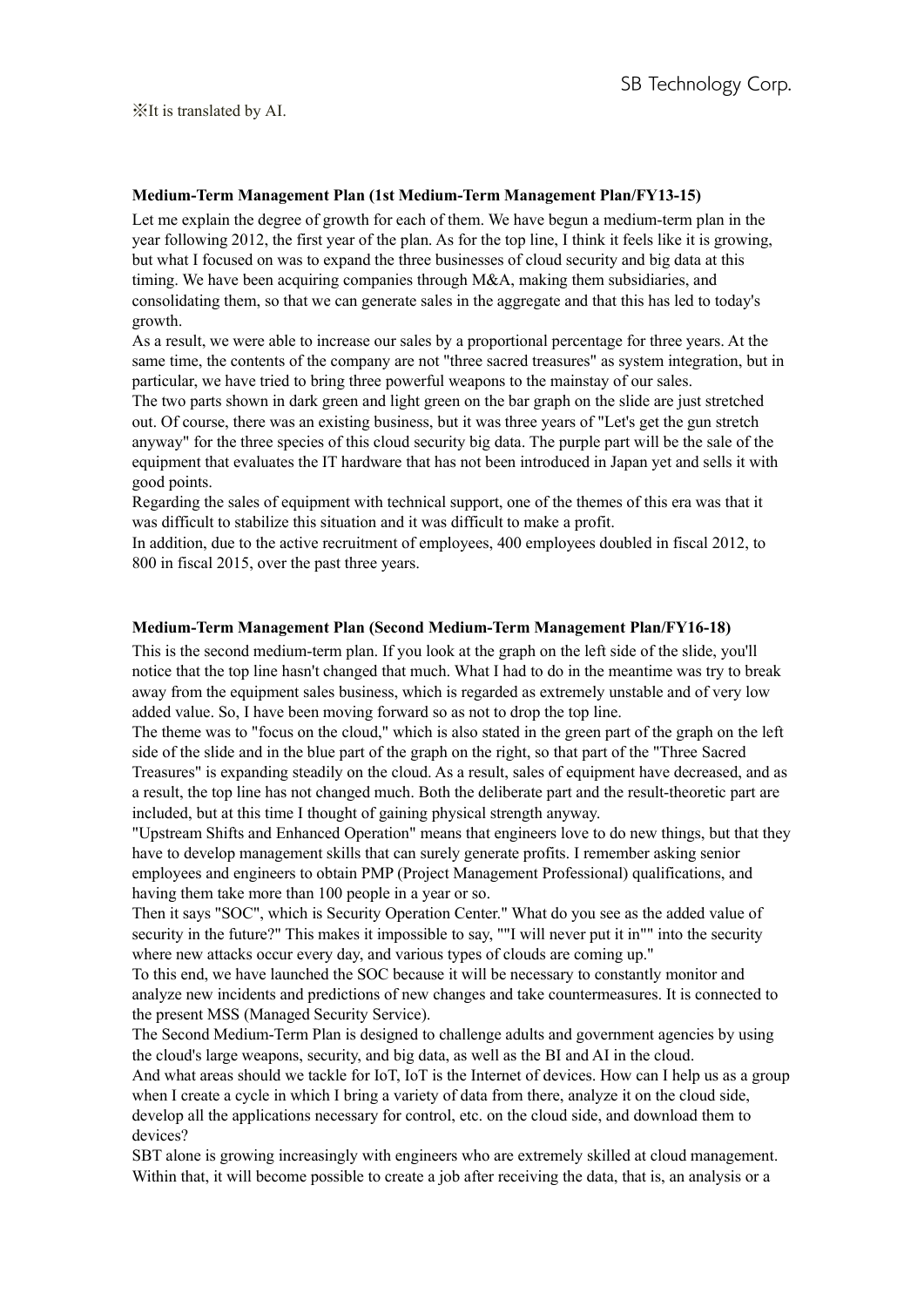program, but the former Cyber Trust works as a certification agency. In addition, Miracle Linux has a large number of engineers, including embedded systems, who are dedicated to the core programming of LinuxOS (Linux OES).

And for 2017 during this period, we are integrating Cyber Trust and Miracle Linux to create a new CTJ (Cyber Trust Japan Co., Ltd.). This company was able to go public on April 15, 2021. The intention of publication is obvious, and we would like you to know the company's internal situation in order for this company to certify the standard equipment in the future. I'm not shouldering any kind of capital, but at a very low price for the equipment anyway, I'm going to put in the certification system more and more. This itself leads to security.

Now, as is the case with the zero trust security for the enterprise that we are advancing, it is required that we can always authenticate. From this 2017 timing, authentication must be open.

There is a background that the company went public because everyone wanted to create a standard so that local dialogues were full and there was no such thing as "Where can I authenticate, but if I go elsewhere, I can't authenticate." This is the second medium-term plan.

#### **Medium-Term Management Plan (3rd Medium-Term Management Plan/FY19-21)**

This is the third medium-term plan. The graph shows the transition for 10 years, but the right-hand side of the slide, "Strengthening Customer Competitiveness" refers to business IT. We have shifted to a divisional system, in which we understand our customers well and act based on what kind of solutions are needed for our customers' businesses. Public businesses and telecommunications businesses have also been strengthened. As a result, I think it is leading to a big increase in sales. Another theme is addressing the IT talent shortage. I can't continue the way I work on system development like a waterfall type, where I'm going to finish from start to finish in my own company. We expanded our service business in order to increase development efficiency without coding or testing each piece by adding various parts through various applications or micro-services. Also around the same time, although it is MSS (Managed Security Service), it is actually inefficient that various companies make dedicated SOCs. Of course, in some parts of defence and finance, PSOC(Private SOC is needed, but since attackers are aiming in various ways, rather than trying hard in a small situation, it is more efficient to proceed in a place where a great number of incident data are gathered.

In addition, as we expand our development partners, we will naturally increase the number of employees as we become a strategic SIer of SoftBank, but in addition, we will incorporate vendors that were previously used directly by SoftBank into our management.

Currently, we have just under 900 employees, of whom more than 600 are engineers, accounting for 70% of the total. Our business is supported by more than 2,500 development partners per month in addition to our engineers, or by the power of our operational partners.

Sometimes I receive various partners from SoftBank and work for SoftBank as they are, and there are also cases where I ask for jobs other than SoftBank, such as so-called enterprise jobs and public jobs.

In June of last year (2020), we made the electric line a consolidated subsidiary through mergers and acquisitions. The slide says "Responding to Industry Challenges." For the next information SC (security cloud), we would like to provide services to local governments.

SIer basically receives requirements from customers, defines them, outlines designs, basic designs, acceptance tests, and even operations after full operation. I would like to try to "How about this kind of service" ahead of time.

For five years from 2016, the current information SC was headed by 10 government-designated cities in 47 prefectures, and to the municipalities under them, such as cities, towns, and other local governments, "Unify the contact points for coming out of the Internet within the prefecture. Be sure to secure the various information that comes out or comes in." At that time, we made proposals to 47